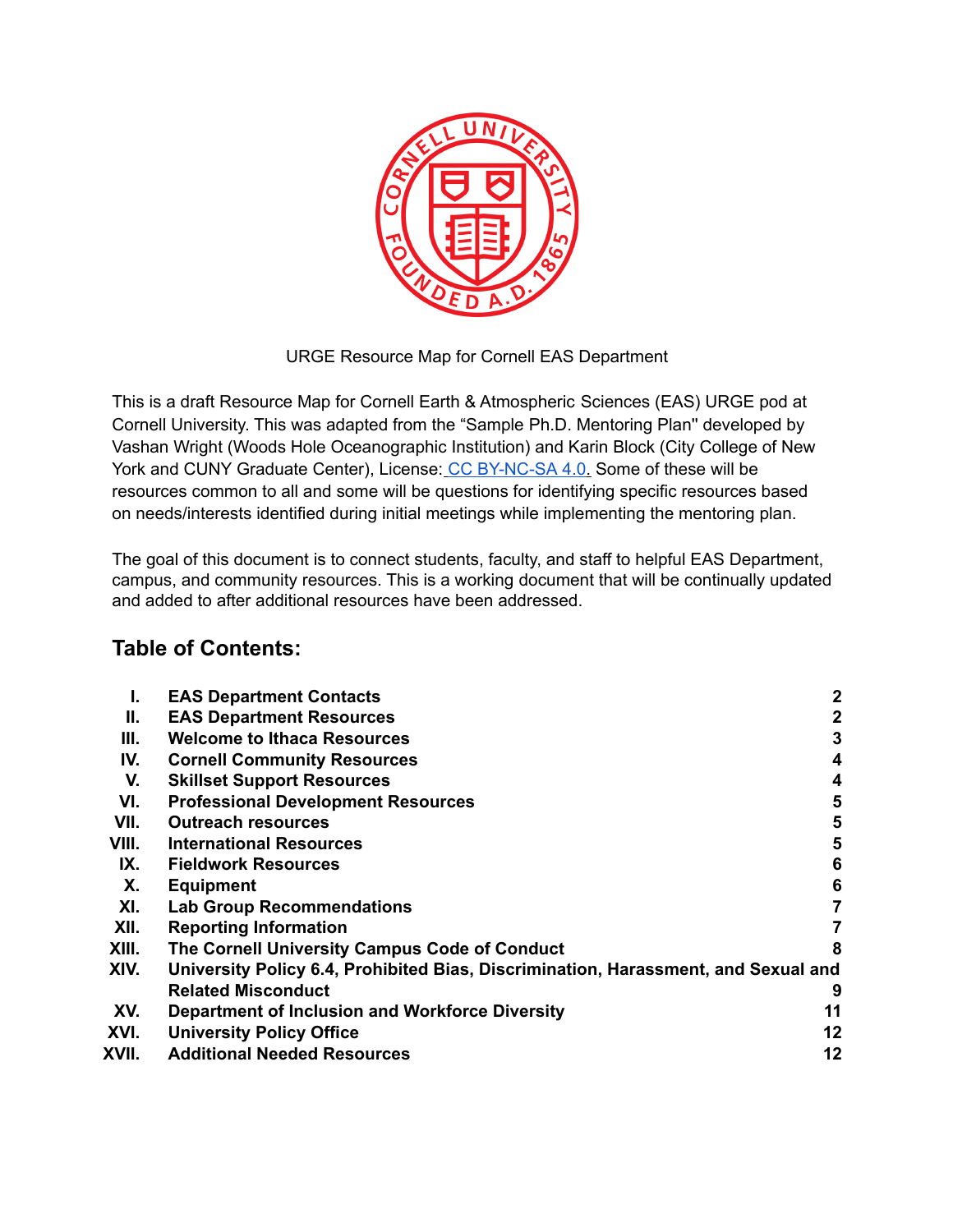## <span id="page-1-0"></span>**I. Earth and Atmospheric Science Departmental Email Contact List**

- Student Services Programs Coordinator: **Carl Cornell** ([cec232@cornell.edu](mailto:cec232@cornell.edu))
- Administrative Assistant/Graduate Field Assistant, Atmospheric Science: **Sahri Chery** ([sc2727@cornell.edu](mailto:sc2727@cornell.edu))
- Communication Specialist: Erin Philipson (ekp45@cornell.edu)
- Administrative Financial Manager: **Crystal Doner** [\(clb9@cornell.edu\)](mailto:clb9@cornell.edu)
- Human resources:
	- College of Agriculture and Life Sciences (CALS) HR: **Tam Shollenberger** ([tms6@cornell.edu](mailto:tms6@cornell.edu))
	- College of Engineering (CoE) HR: **Sue Shipman** [\(srs84@cornell.edu](mailto:srs84@cornell.edu))
- Directors of Undergraduate Studies:
	- Geological Science: **Dr. Esteban Gaze**l [\(egazel@cornell.edu\)](mailto:egazel@cornell.edu)
	- Atmospheric Science: **Dr. Art Gaetano** ([atd2@cornell.edu](mailto:atd2@cornell.edu))
- Director of Master of Engineering: **Dr. Rowena Lohman** ([rbl62@cornell.edu](mailto:rbl62@cornell.edu))
- Directors of Graduate Studies:
	- Atmospheric Science: **Dr. Toby Ault** ([toby.ault@cornell.edu](mailto:toby.ault@cornell.edu))
	- Geological Science: **Dr. Matt Pritchard** ([pritchard@cornell.edu](mailto:pritchard@cornell.edu))
- Associate Deans for Diversity and Inclusion:
	- CALS: **Chelsea Specht** [\(cds266@cornell.edu,](mailto:cds266@cornell.edu) [cals\\_odi@cornell.edu](mailto:cals_odi@cornell.edu))
	- CoE: **José F. Martínez** ([martinez@cornell.edu\)](mailto:martinez@cornell.edu)
- The office of Diversity Programs in Engineering (DPE):
	- Director: **Jami P. Joyner** ([Jami.Joyner@cornell.edu\)](mailto:Jami.Joyner@cornell.edu)
	- Associate Directors: **Cindy Mosqueda Campbel**l [\(cmm522@cornell.edu](mailto:cmm522@cornell.edu)) and **Nadine Porte**r ([ndp5@cornell.edu\)](mailto:ndp5@cornell.edu)
- Departmental Leader for Diversity and Inclusion: **Dr. Toby Ault** ([toby.ault@cornell.edu](mailto:toby.ault@cornell.edu))

### <span id="page-1-1"></span>**II. EAS Department Resources:**

- Office of Inclusion and Student [Engagement](https://gradschool.cornell.edu/diversity-inclusion/about-oise/) (OISE). Contacts:
	- Associate Dean for Inclusion and Student Engagement: **Sara Xayarath Hernández** ([sh267@cornell.edu\)](mailto:sh267@cornell.edu)
	- Director of Postdoctoral Studies: **Christine Holmes** ([ch18@cornell.edu,](mailto:ch18@cornell.edu) [postdocs@cornell.edu\)](mailto:postdocs@cornell.edu)
- CALS Diversity and Inclusion [Committee](https://cals.cornell.edu/faculty-staff/faculty-governance/standing-committees/cals-diversity-and-inclusion-committee)
- CALS Resources for helping [students](https://cals.cornell.edu/faculty-staff/advising-resources/recognizing-and-helping-students-distress) in distress
- Scheduling a meeting with the Office of Diversity Programs in [Engineering](https://outlook.office365.com/owa/calendar/engineeringdiversity@cornellprod.onmicrosoft.com/bookings/) (DPE) staff
	- Can meet for student support, personal concerns, etc
- Calendar(s) of events or mailing lists to join
	- **[EAS-L@list.cornell.edu](mailto:EAS-L@list.cornell.edu):** the entire EAS department
	- [eas-grad-student-l@cornell.edu](mailto:eas-grad-student-l@cornell.edu): All graduate students in the department
	- [eas-gstudent-geol-l@cornell.edu](mailto:eas-gstudent-geol-l@cornell.edu): Geological sciences field
	- [eas-gstudent-atmos-l@cornell.edu](mailto:eas-gstudent-atmos-l@cornell.edu): Atmospheric sciences field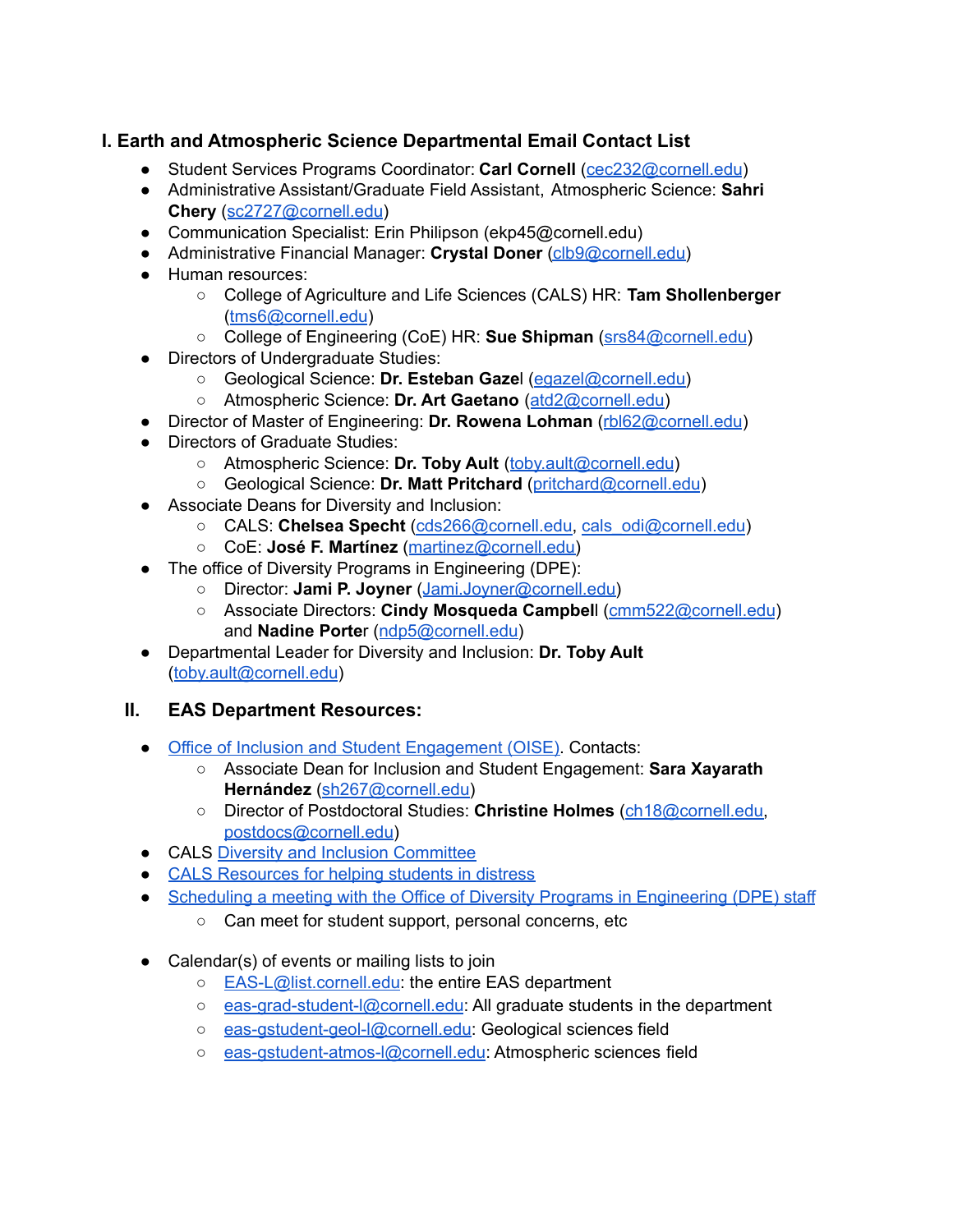- [eas-gstudent-other-l@cornell.edu](mailto:eas-gstudent-other-l@cornell.edu): Other graduate students working with EAS faculty who are in neither of those fields
- [EAS-IDEEAS-L@list.cornell.edu](mailto:EAS-IDEEAS-L@list.cornell.edu): Inclusion Diversity and Equity in Earth and Atmospheric Science (IDEEAS) working group.
- Monthly Department Newsletter: email Erin Philipson [\(ekp45](mailto:ekp45@cornell.edu)), the department's communications specialist if you have announcements/events you would like included
	- There is also an annual departmental magazine for alumni: <https://www.eas.cornell.edu/eas/alumni/eas-magazine>
- Department Intranet: <https://www.eas.cornell.edu/eas/intranet-eas>
- **●** QGrads Weekly Newsletter (LGBTQIA+ graduate student association): <https://qgradsatcornell.weebly.com/join-us.html>
- Departmental and regional seminars, presentation opportunities, and opportunities to meet with speakers for building a professional network:
	- Department Seminar: Usually from 3:45 to 4:45 in Snee 2146 while classes are in session. Due to COVID, online.
	- Andes-Himalaya Seminar: Usually at 3 PM 4 PM on Fridays in the "Andes Room" (Snee 3147) The list of presenters for each date is usually posted on the door of the Andes Room. Due to COVID, online.
	- [Planetary](https://astro.cornell.edu/lectures-colloquia) Lunch: Planetary Science/Exoplanet topics. Held "every Monday afternoon 12:15-1:15 pm in room 602 of the Space Sciences Building
	- Atmospheric Sciences Seminar: Held more or less every Thursday at 3 PM in Bradfield 1102 while classes are in session. New location TBD after move to Snee
	- EAS Graduate Symposium: Our annual one-day mini-conference to highlight grad student research in the EAS department!
	- EAS 6920 Intro to EAS: Typically a course for first-year graduate students introducing them to department/campus resources and how to succeed in graduate school, but open to everyone in the department to attend.
	- As a department, EAS Guides are in development, specific for:
		- Undergraduate Students
		- Graduate Students
			- Snee Graduate Organization (SGO)
				- SGO President: Kiara Daly
				- Member at Large: Patricia MacQueen
		- PostDocs
		- Faculty
			- Junior Faculty [Resources](https://facultydevelopment.cornell.edu/faculty-resources/tenure-and-promotion/)
		- Staff

# <span id="page-2-0"></span>**III. Welcome to Ithaca Resources:**

- The official website of [Ithaca](https://www.visitithaca.com/)
- Assistance finding accommodation, moving expenses/assistance
	- [https://scl.cornell.edu/residential-life/housing/campus-living/housing-search-proce](https://scl.cornell.edu/residential-life/housing/campus-living/housing-search-process)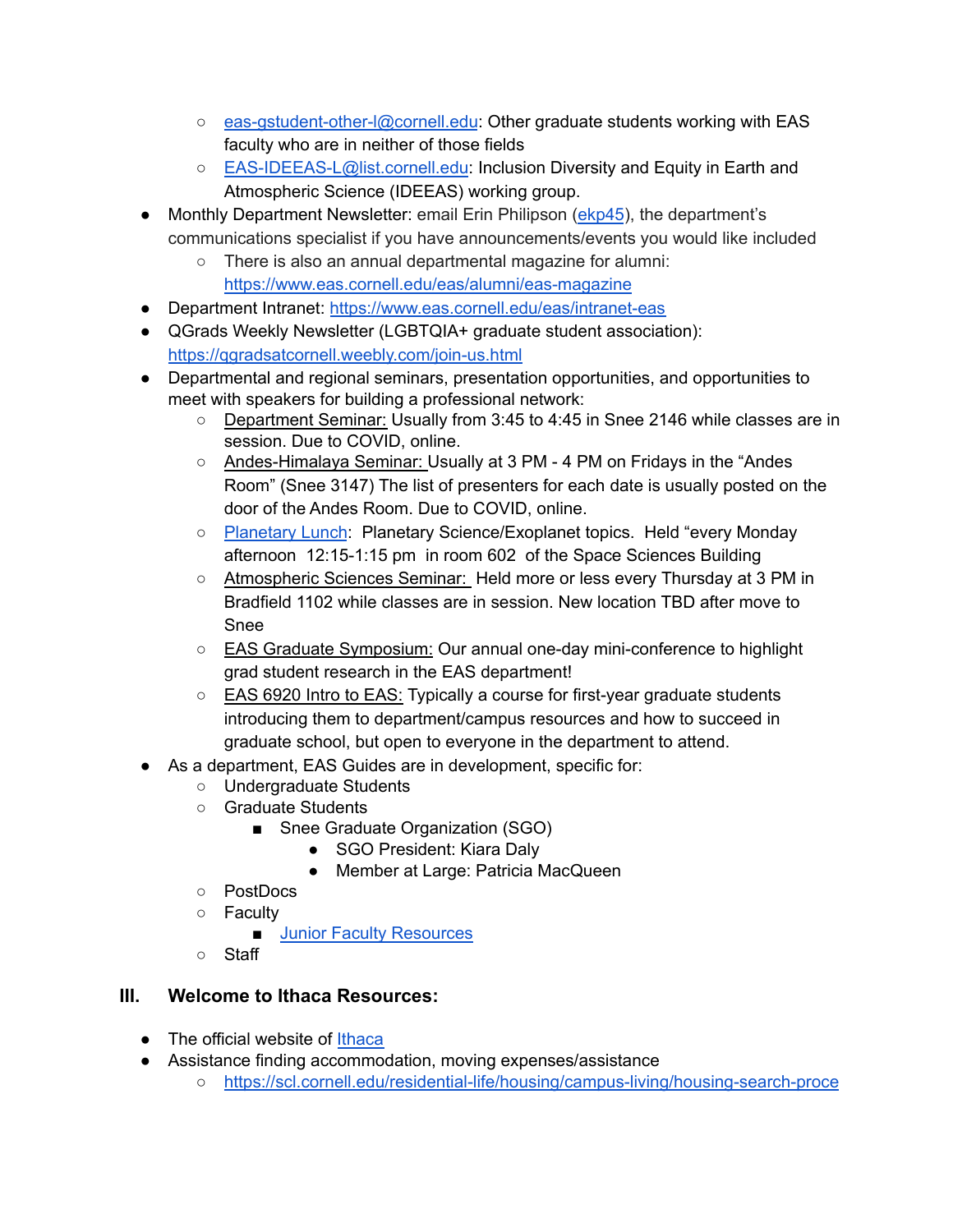[ss](https://scl.cornell.edu/residential-life/housing/campus-living/housing-search-process)

- <https://listings.offcampusliving.cornell.edu/>
- <https://ccengagement.cornell.edu/off-campus-living>
- Tompkins County Public Library <https://www.tcpl.org/> has details of Community events and resources
- Tompkins Cortland Counties Resources: <https://hsctc.org/>
- [Tompkins](https://www2.tompkinscountyny.gov/mh) County Mental Health Services
- Winter Activities
	- [https://scl.cornell.edu/get-involved/campus-activities/fun-things-do/winter-break-a](https://scl.cornell.edu/get-involved/campus-activities/fun-things-do/winter-break-activities) [ctivities](https://scl.cornell.edu/get-involved/campus-activities/fun-things-do/winter-break-activities)
- Black shop owners in Ithaca: https://docs.google.com/spreadsheets/d/1A-BGqqtU0isfCBoDhE9Yu\_WEJCE9lQdff4Z\_9 [mGzBnk/edit?fbclid=IwAR2VnNaFNsrNE51xTEeVbzDK3O6z0KQv4zPk8q8czQvCAH3O](https://docs.google.com/spreadsheets/d/1A-BGqgtU0isfCBoDhE9Yu_WEJCE9lQdff4Z_9mGzBnk/edit?fbclid=IwAR2VnNaFNsrNE51xTEeVbzDK3O6z0KQv4zPk8q8czQvCAH3OkQQY17hvsAE#gid=0) [kQQY17hvsAE#gid=0](https://docs.google.com/spreadsheets/d/1A-BGqgtU0isfCBoDhE9Yu_WEJCE9lQdff4Z_9mGzBnk/edit?fbclid=IwAR2VnNaFNsrNE51xTEeVbzDK3O6z0KQv4zPk8q8czQvCAH3OkQQY17hvsAE#gid=0)
- Multicultural Resource Centre, Ithaca: <http://www.multiculturalresourcecenter.org/>
- Child Care:
	- Cornell Child Care Grant for [Faculty](https://hr.cornell.edu/benefits-pay/retirement-finances/financial-assistance/child-care-grant-faculty-and-staff) and Staff
	- Cornell [University](https://child-care-preschool.brighthorizons.com/ny/ithaca/cornell) Child Care Center
	- Work/Life Consultant ([sdb39@cornell.edu](mailto:sdb39@cornell.edu)): Consultative assistance is available to Cornell staff, faculty, retirees, and students on topics related to dependent care, such as locating providers, nannies and babysitters, parenting children with special needs, and more.

### <span id="page-3-0"></span>**IV. Cornell Community Resources:**

- Cornell Caring [Community.](http://caringcommunity.cornell.edu/get-help/) Please remember that your mental health and emotional well-being are just as important as your physical health. If you [need](https://caringcommunity.cornell.edu/get-help/) help, Cornell has a multiplicity of consultation and support services available to meet the emotional, physical, social, and spiritual needs of the university community. Whatever support you need to pursue a healthy lifestyle, there are a variety of resources easily accessible on campus. Living well to learn well is an essential foundation of your active participation in the caring community around you. Some direct links:
	- [Crisis](http://caringcommunity.cornell.edu/get-help/#crisis)
	- [General](http://caringcommunity.cornell.edu/get-help/#general)
	- [Emotional](http://caringcommunity.cornell.edu/get-help/#emotional)
	- [Physical](http://caringcommunity.cornell.edu/get-help/#physical)
	- [Social](http://caringcommunity.cornell.edu/get-help/#social)
	- [Intellectual](http://caringcommunity.cornell.edu/get-help/#intellectual)
	- [Spiritual](http://caringcommunity.cornell.edu/get-help/#social)
	- [Financial](http://caringcommunity.cornell.edu/get-help/#financial)
	- [Family](http://caringcommunity.cornell.edu/get-help/#familylife) Life
- **Cornell Health:** 
	- o [Information](https://health.cornell.edu/resources/especially-for/students-of-color) especially for students of color
	- Let's Talk drop-in free [consultation](https://health.cornell.edu/services/mental-health-care/lets-talk)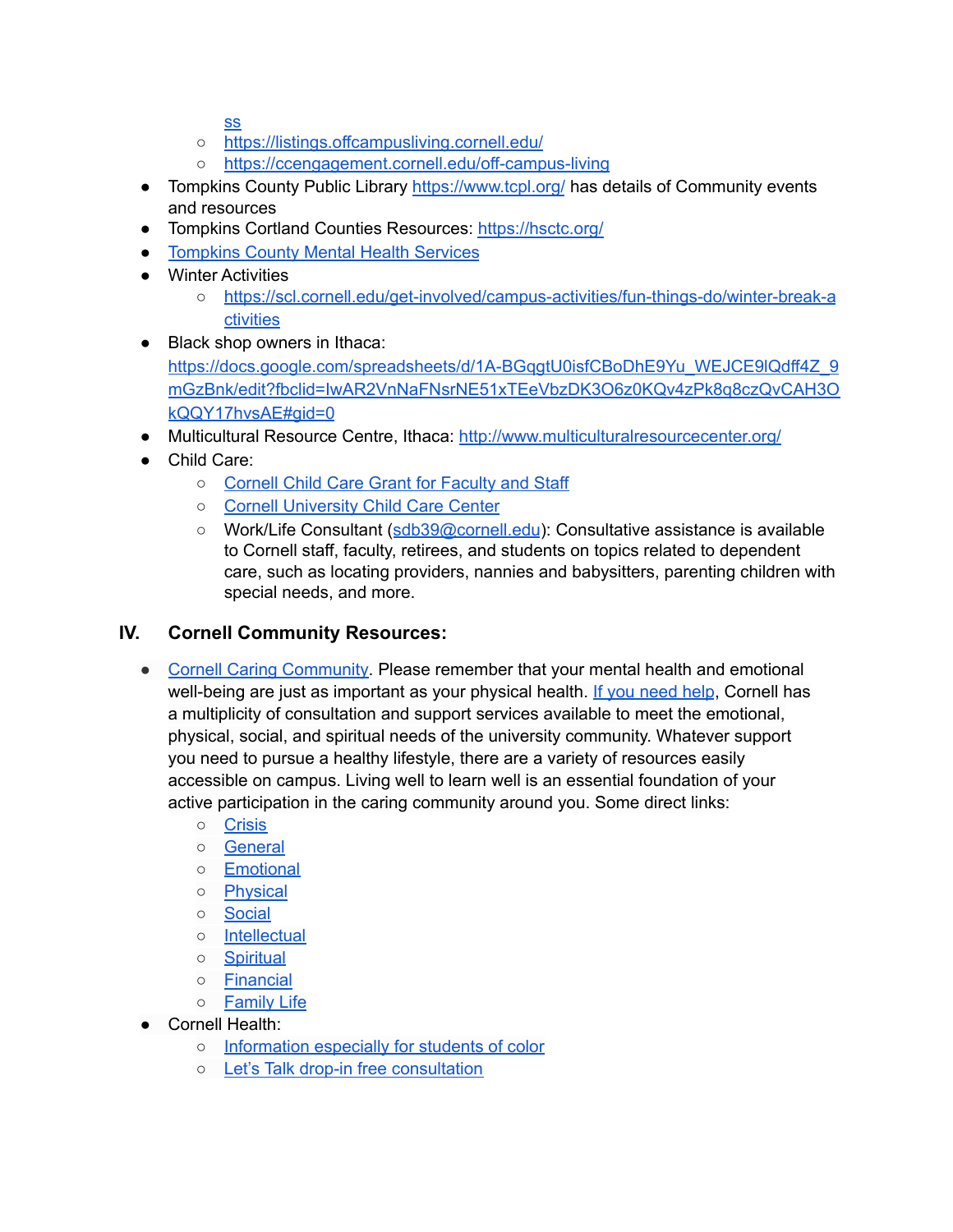- Mental [healthcare](https://health.cornell.edu/services/mental-health-care)
- 2020 Cornell Mental Health [Review](https://cpb-us-e1.wpmucdn.com/blogs.cornell.edu/dist/b/8750/files/2020/10/Cornell_MHR-Final-Report_4-15-20_Final.pdf)
- **Cornell [Campus](https://cornell.campusgroups.com/home_login) Groups** 
	- Campus Groups is the official online community platform at Cornell where you can find over 1500 groups, student organizations, graduate/professional organizations, spiritual, multicultural, international, and more!
- **Student and [Campus](https://scl.cornell.edu/get-involved) Life** 
	- Asian & Asian American Center (A3C)
	- First Generation & Low Income Support
	- LGBT Resource Center
	- Multicultural Student Leadership and Empowerment
	- Office of Spirituality and Meaning-Making
	- Undocumented & DACA Support
	- Women's Resource Center
- CALS Student [Organizations](https://cals.cornell.edu/undergraduate-students/cals-student-organizations)
- Graduate organizations that promote DEI: <https://gradschool.cornell.edu/diversity-inclusion/student-organizations/>
	- Arab Graduate Student Association
	- Black Graduate and Professional Student Association (BGPSA)
	- Cornell Latin American Student Society (CLASS)
	- First Generation & Low Income Graduate Student Organization (FiGLI)
	- Graduate Womxn in Science (GWiS): Supporting Gender Diversity & Inclusion in **STEM**
	- GPSA Diversity & International Student Committee (DISC)
	- Graduate & Professional Students International (GPSI)
	- Indigenous Graduate Student Association (IGSA)
	- Latinx Graduate Student Coalition (LGSC)
	- QGrads (LGBTQ+ Graduate Student Association)
	- Multicultural Academic Council (MAC)
	- Society for Asian American Graduate Affairs (SAAGA)
	- Society for Advancement of Chicanos/Hispanics and Native Americans in Science (SACNAS)
- Student Club [Advisors](https://scl.cornell.edu/get-involved/campus-activities/club-advisors)
- Religious Groups and Organizations: Office of Spirituality and [Meaning-Making](https://scl.cornell.edu/osmm)
- **●** [Resources](https://scl.cornell.edu/sites/scl/files/documents/Maxient-ResourceList.pdf) for Students, Staff, and Faculty PDF
- Celebrating Campus Diversity and Inclusion [Resources](https://diversity.cornell.edu/our-community/dei-celebration-resources)
- "The Safe [Place"](https://apps.apple.com/us/app/the-safe-place/id1349460763) is a Minority Mental Health App geared towards the Black Community.
- Graduate Student Big Red [Barn](https://gradschool.cornell.edu/student-experience/big-red-barn/)
	- Employment opportunity
	- \$1 beers
	- Social events
	- Study space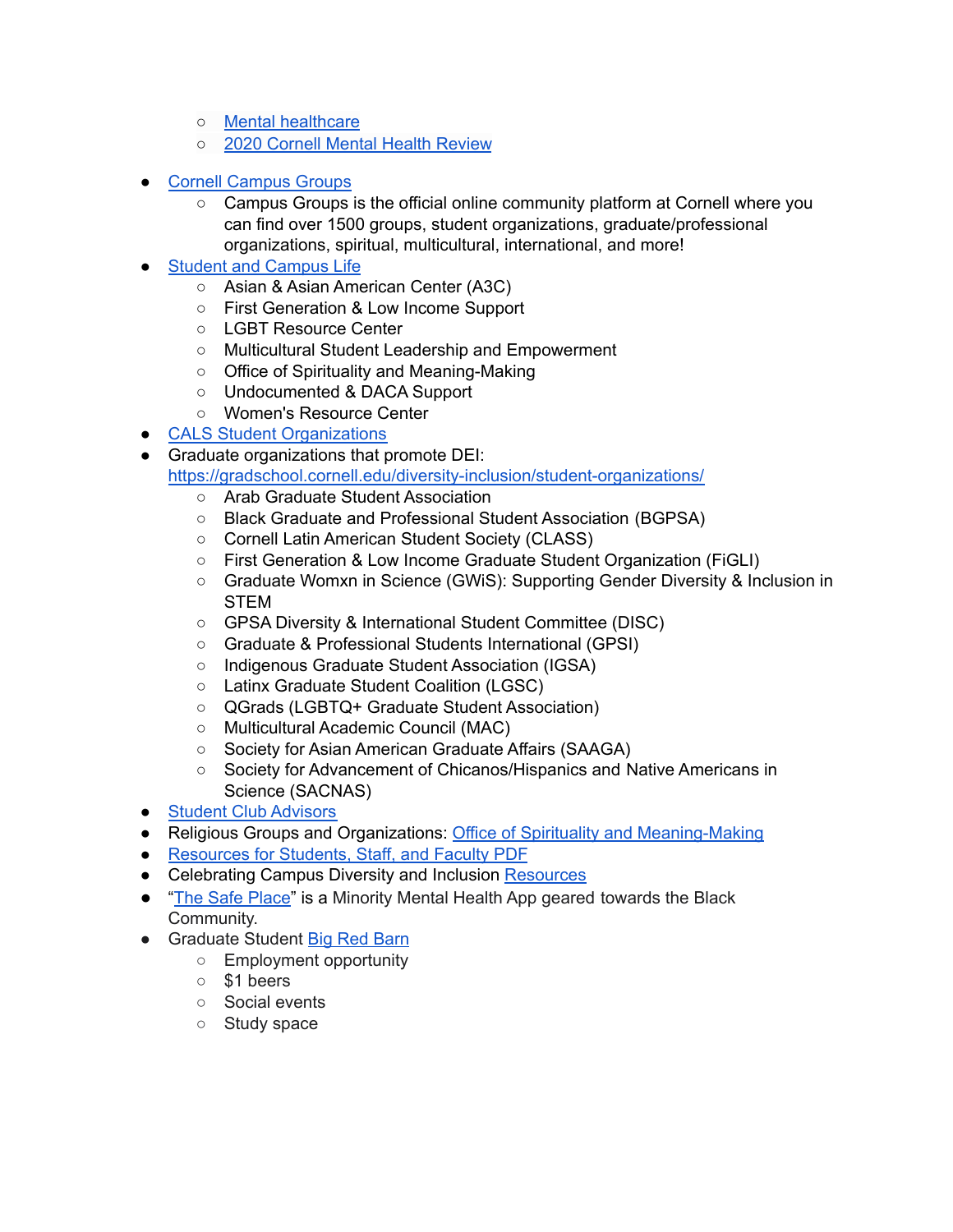## <span id="page-5-0"></span>**V. Skillset Support Resources:**

- First Aid training
	- CPR and Basic first aid and CPR training <https://emergency.cornell.edu/training/> Further CPR/First Aid Resources <https://cuems.cornell.edu/cpr-firstaid/> [https://cornell.sabacloud.com/](https://emergency.cornell.edu/training/)
	- Wilderness First Responder Courses <https://scl.cornell.edu/coe/pe-courses/fall-pe-courses/wilderness-medicine/wfa> <https://www.nols.edu/en/coursefinder/courses/wilderness-first-responder-WFR/>
- **Coding Resources:** 
	- Cornell Statistical [Consulting](http://www.cscu.cornell.edu/) Unit
	- Virtual [Workshops](https://cvw.cac.cornell.edu/topics)
	- [R](https://www.cscu.cornell.edu/workshops/intro_r.php)
	- [Python](https://cvw.cac.cornell.edu/pythonintro/)
	- [Matlab](https://cvw.cac.cornell.edu/matlab/)
	- [Miscellaneous](https://www.cscu.cornell.edu/workshops/catalog.php) Coding Workshops
- Bystander intervention training
	- [https://health.cornell.edu/initiatives/campaigns-materials/intervene-bystander-cam](https://health.cornell.edu/initiatives/campaigns-materials/intervene-bystander-campaign) [paign](https://health.cornell.edu/initiatives/campaigns-materials/intervene-bystander-campaign)
- Implicit bias training
	- [https://gradschool.cornell.edu/diversity-inclusion/faculty-resources/implicit-bias-re](https://gradschool.cornell.edu/diversity-inclusion/faculty-resources/implicit-bias-resources/) [sources/](https://gradschool.cornell.edu/diversity-inclusion/faculty-resources/implicit-bias-resources/)

# <span id="page-5-1"></span>**VI. Professional Development Resources:**

- Outline available resources for training/development or best practices in:
	- Career Development
		- <https://gradcareers.cornell.edu/>
		- [https://gradschool.cornell.edu/career-and-professional-development/path](https://gradschool.cornell.edu/career-and-professional-development/pathways-to-success/build-your-skills/tips-and-takeaways/) [ways-to-success/build-your-skills/tips-and-takeaways/](https://gradschool.cornell.edu/career-and-professional-development/pathways-to-success/build-your-skills/tips-and-takeaways/)
		- Careers Beyond [Academia](https://gradcareers.cornell.edu/)
		- https://futurefaculty.cornell.edu/
	- Teaching/pedagogy
		- Center for the Integration of Research, Teaching and Learning (CIRTL): <https://cirtl.cornell.edu/>
		- [https://teaching.cornell.edu/programs/graduate-students-postdoctoral-fello](https://teaching.cornell.edu/programs/graduate-students-postdoctoral-fellows) [ws](https://teaching.cornell.edu/programs/graduate-students-postdoctoral-fellows)
	- Project management/budgeting
	- Media training
	- Proposal writing
		- <https://knight.as.cornell.edu/elso>
	- Public speaking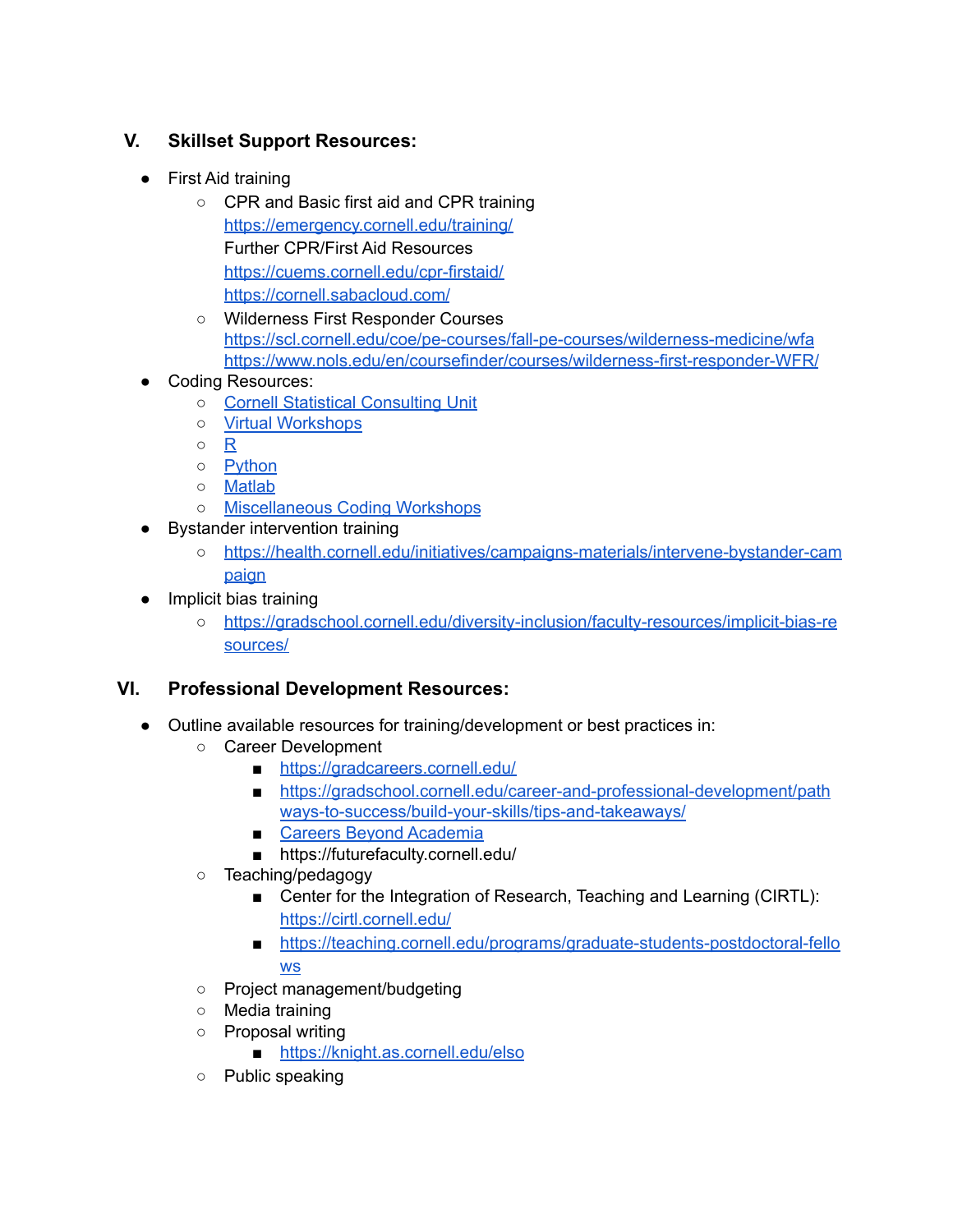- Course: PMA 3814 Public Speaking: Contexts, Techniques and Analysis
- Networking
- Design/drafting of figures using Adobe Suite/Python/ArcGIS
- Getting involved in professional societies
- <https://www.futurerxdoc.com/> compiles a lot of great resources for students/early career scientists in the geosciences. The list of grants/fellowships may be especially useful
- Funding Resources:
	- <https://experience.cornell.edu/opportunities>
	- Diversity Fellowship Programs ([DFP\)](https://www.engineering.cornell.edu/engdiversity/current-students/graduate-students/diversity-fellowship-programs)
		- Alfred P. Sloan Foundation ([https://sloan.org\)](https://sloan.org) Cornell is a Sloan member
		- Cornell Colman and GEM Fellowship mostly for Engineering-related disciplines
		- [https://www.engineering.cornell.edu/engdiversity/current-students/](https://www.engineering.cornell.edu/engdiversity/current-students/graduate-students/diversity-fellowship-programs) [graduate-students/diversity-fellowship-programs](https://www.engineering.cornell.edu/engdiversity/current-students/graduate-students/diversity-fellowship-programs)

#### <span id="page-6-0"></span>**VII. Outreach resources:**

- Small Group [Mentoring](https://facultydevelopment.cornell.edu/small-group-mentoring-program-invitation-to-mentor/) Program designed to bring together faculty underrepresented in their discipline who share an interest in a broad topic, a discipline or disciplinary group (e.g. "engineering"), or even a career stage.
- Expanding Your Horizons', a one-day Cornell extravaganza organized by students to support high school girls in STEM: [https://www.eyh.cornell.edu/.](https://www.eyh.cornell.edu/)
- Volunteer at [Museum](http://priweb.org) of the Earth
- Graduate Students Mentoring Undergraduates provides mentoring for undergraduate participants in programs for economically disadvantaged and/or underrepresented students

[https://gradschool.cornell.edu/diversity-inclusion/signature-initiatives/graduate-students](https://gradschool.cornell.edu/diversity-inclusion/signature-initiatives/graduate-students-mentoring-undergraduates/)[mentoring-undergraduates/](https://gradschool.cornell.edu/diversity-inclusion/signature-initiatives/graduate-students-mentoring-undergraduates/)

#### <span id="page-6-1"></span>**VIII. International Resources:**

- <https://international.globallearning.cornell.edu/>
- Visa Information:
	- <https://international.globallearning.cornell.edu/travel/about-your-visa>
	- Visas (& worth in the US) after graduation: [https://international.globallearning.cornell.edu/maintaining-your-status/visas-after](https://international.globallearning.cornell.edu/maintaining-your-status/visas-after-graduation)[graduation](https://international.globallearning.cornell.edu/maintaining-your-status/visas-after-graduation)
	- Other resources suggested by the international students' office: <https://international.globallearning.cornell.edu/life-cornell/student-resources>
- English Language Support Office (ELSO) Speaking Groups: <https://knight.as.cornell.edu/SGP>
	- For both native English and non-native English speakers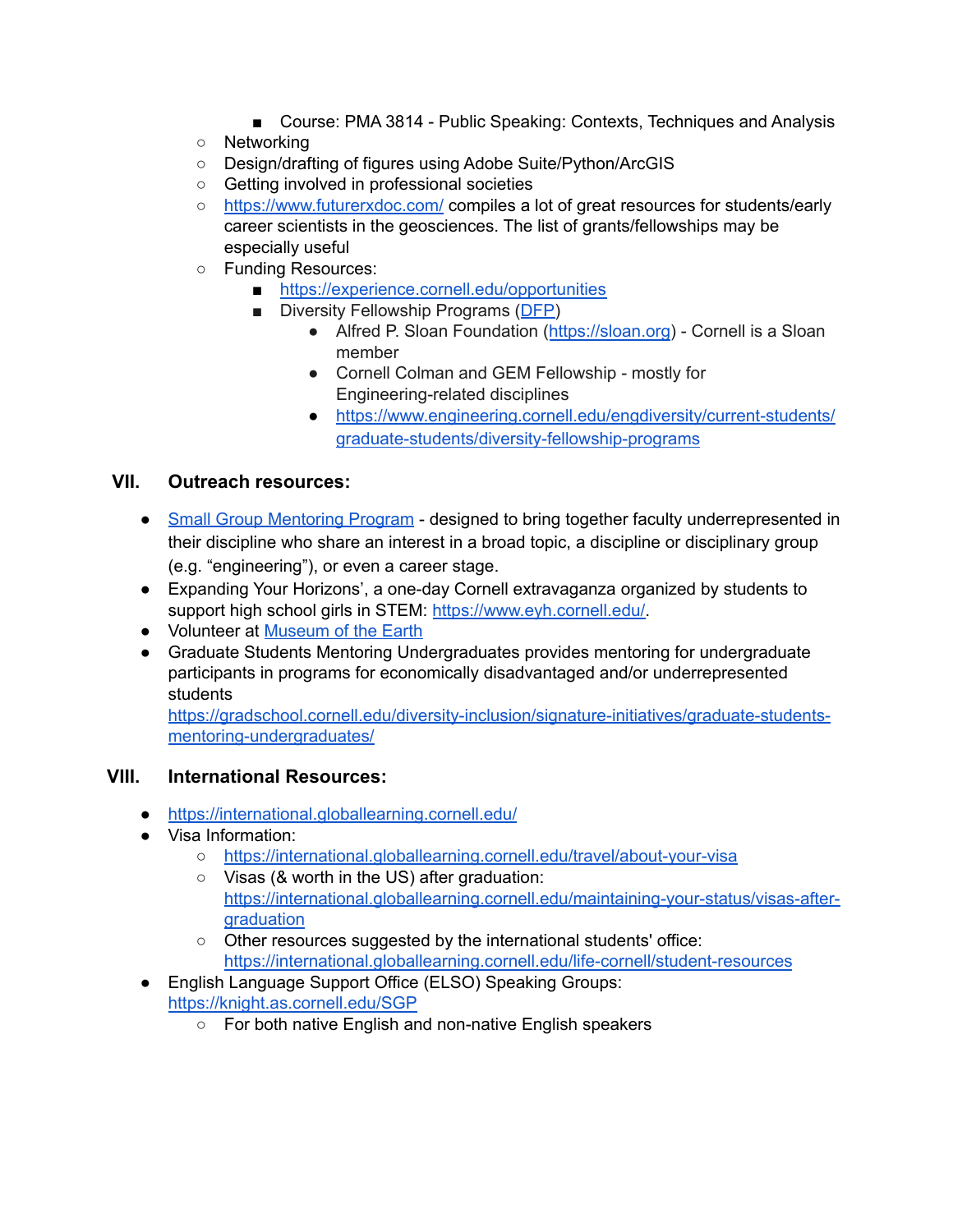### <span id="page-7-0"></span>**IX. Fieldwork Resources:**

- Official EAS Guidelines for Safe Fieldwork is held on the intranet
- CALS inclusive fieldwork policy and practices: <https://cals.cornell.edu/diversity-inclusion/fieldwork>
- Cornell offers Fieldwork gear rentals: <https://scl.cornell.edu/coe/outfitting>
- Webinar and associated resources on strategies to protect at-risk researchers while doing fieldwork: <https://cals.cornell.edu/saferscience>
- Demery & Pipkin 2020 article 'Safe fieldwork strategies for at-risk individuals, supervisors and institutions': <https://www.nature.com/articles/s41559-020-01328-5>
- Field safety resources from Berkeley: <https://ehs.berkeley.edu/field-safety>
- Field safety resources from AdvanceGeo: [https://serc.carleton.edu/advancegeo/resources/field\\_work.html](https://serc.carleton.edu/advancegeo/resources/field_work.html)
- Resources to prevent sexual harassment and assault in the field: SHA in Field [Settings:](https://fieldworkfuture.ucsc.edu/SHAeducationalresources.html#content1-19) [Educational](https://fieldworkfuture.ucsc.edu/SHAeducationalresources.html#content1-19) Resources (ucsc.edu)
- [Fieldwork](https://training.ucr.edu/fieldworkleadership) leadership training series from UC Riverside: 2021 Fieldwork Toolkit [Leadership](https://training.ucr.edu/fieldworkleadership) Training Series | Risk & Safety Training (ucr.edu)
- <https://www.diversifyoutdoors.com/> Website that promotes diversity and equity in the outdoors
- Cornell Outdoor Education: <https://scl.cornell.edu/coe/pe-courses/spring-pe-courses>. Courses include:
	- [Self-Guided](https://scl.cornell.edu/coe/pe-courses/spring-pe-courses/self-guided-courses) Courses
	- [Backpacking](https://scl.cornell.edu/coe/pe-courses/spring-pe-courses/backpacking-and-camping) and Camping
	- [Biking](https://scl.cornell.edu/coe/pe-courses/spring-pe-courses/biking)
	- [Caving](https://scl.cornell.edu/coe/pe-courses/spring-pe-courses/caving/caving)
	- [Circus](https://scl.cornell.edu/coe/pe-courses/spring-pe-courses/circus) Arts
	- [Hiking](https://scl.cornell.edu/coe/pe-courses/spring-pe-courses/hiking)
	- [Paddling](https://scl.cornell.edu/coe/pe-courses/spring-pe-courses/paddling)
	- o [Personal](https://scl.cornell.edu/coe/pe-courses/spring-pe-courses/personal-growth) Growth
	- Rock [Climbing](https://scl.cornell.edu/coe/pe-courses/spring-pe-courses/rock-climbing)
	- o Snow [Sports](https://scl.cornell.edu/coe/pe-courses/spring-pe-courses/snow-sports)
	- Trail [Running](https://scl.cornell.edu/coe/pe-courses/spring-pe-courses/trail-running)
	- Tree [Climbing](https://scl.cornell.edu/coe/pe-courses/spring-pe-courses/tree-climbing)
	- [Wilderness](https://scl.cornell.edu/coe/pe-courses/spring-pe-courses/wilderness-medicine) Medicine

### <span id="page-7-1"></span>**X. Fieldwork Equipment:**

- Cornell offers Fieldwork gear rentals: <https://scl.cornell.edu/coe/outfitting>
- In person Ithaca stores:
	- Old Goat Exchange (used and new outdoor stuff, changes seasonally)
	- Eastern Mountain Sports (all outdoor things, has a website as well)
	- The Outdoor Store (pricey)
	- Walmart/Target may also have suitable things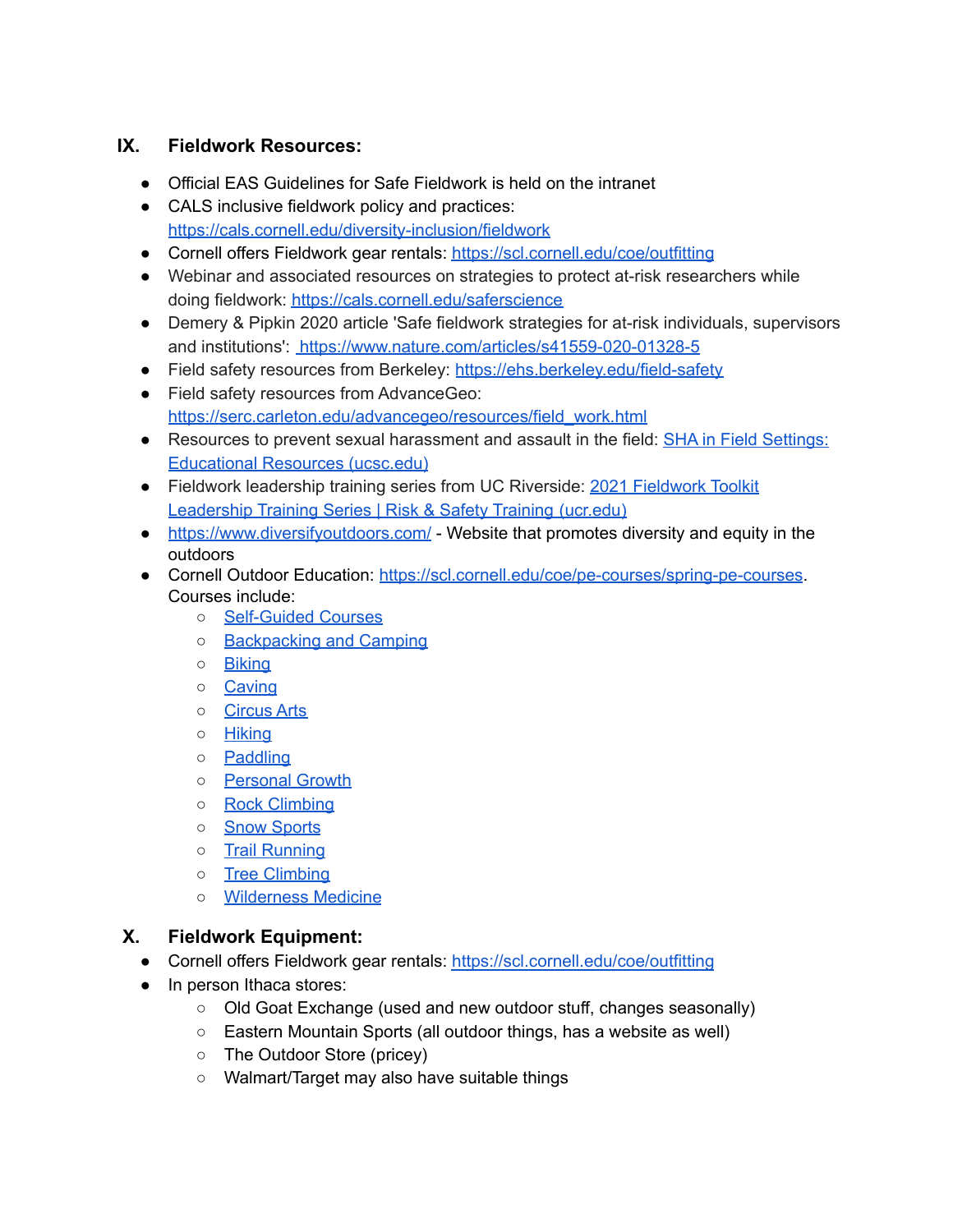- Fontana's (shoes)
- Online stores:
	- Recreational Equipment, Inc. (REI) ([https://www.rei.com/\)](https://www.rei.com/)
	- REI Used Gear [\(https://www.rei.com/used](https://www.rei.com/used)) REI has a 100% return guarantee, so sometimes people will return things and they are resold at a discount.
	- Steep & Cheap [\(https://www.steepandcheap.com/\)](https://www.steepandcheap.com/) New, highly discounted gear.
	- For women/females:
		- [https://jocelynesze.wordpress.com/2017/05/05/doing-fieldwork-as-a-femal](https://jocelynesze.wordpress.com/2017/05/05/doing-fieldwork-as-a-female/) [e/](https://jocelynesze.wordpress.com/2017/05/05/doing-fieldwork-as-a-female/)
		- A Woman's Guide to the Outdoors by Ruby McConnell A guide to the outdoors written BY a woman FOR women.
	- For BIPOC (Black, Indigenous, People of Color):
		- <https://www.melaninbasecamp.com/> Website devoted to BIPOC in outdoor activities. Includes gear reviews, practical advice, and inspiring stories.

### <span id="page-8-0"></span>**XI. Lab Group Recommendations:**

Building an equitable inclusive workplace in which all members feel valued requires expectations to be clearly communicated and regularly revisited. Some recommendations to adopt include:

- Create a code-of-conduct that addresses inclusivity and diversity, mental health, publications or outputs, social media use, working hours, and vacation
- Outline expectations for taking vacation (e.g., 3 weeks) and for reasonable work hours (e.g., 40-50 hrs/wk; be explicit!)
- Create a communication plan and expectations, e.g. how do members communicate with each other and what times are appropriate
- Establish a plan for working with new hires/students for connecting them with resources that will be of most use to them, e.g. schedule for initial call(s) and/or meeting(s) to identify needs/interests
- Establish individual/group meeting expectations (interval/frequency, journal articles, presentations, socializing, time management, reviewing manuscripts, revising manuscripts/dealing with rejection, careers, current events, media requests)
- What skills or experiences are required for their (course)work? e.g., driving, hiking/outdoors activities, compass/GPS navigation, swimming/SCUBA, operating power tools, first aid, etc.
	- How will you support your team in building these skills?
- Conference and workshop participation (how often and who pays for it?)
	- $\circ$  Be explicit about opportunities for this type of participation and at what point they will be expected to attend conferences
	- [Conference](https://gradschool.cornell.edu/financial-support/travel-funding-opportunities/) Resources
- Be open to considering proposed workshops/conferences, especially for groups like SACNAS, NABG, AISES, GeoLatinas, Institute on Teaching and Mentoring, and others
- Evaluations: rubric, frequency for advisor/committee evaluations, encourage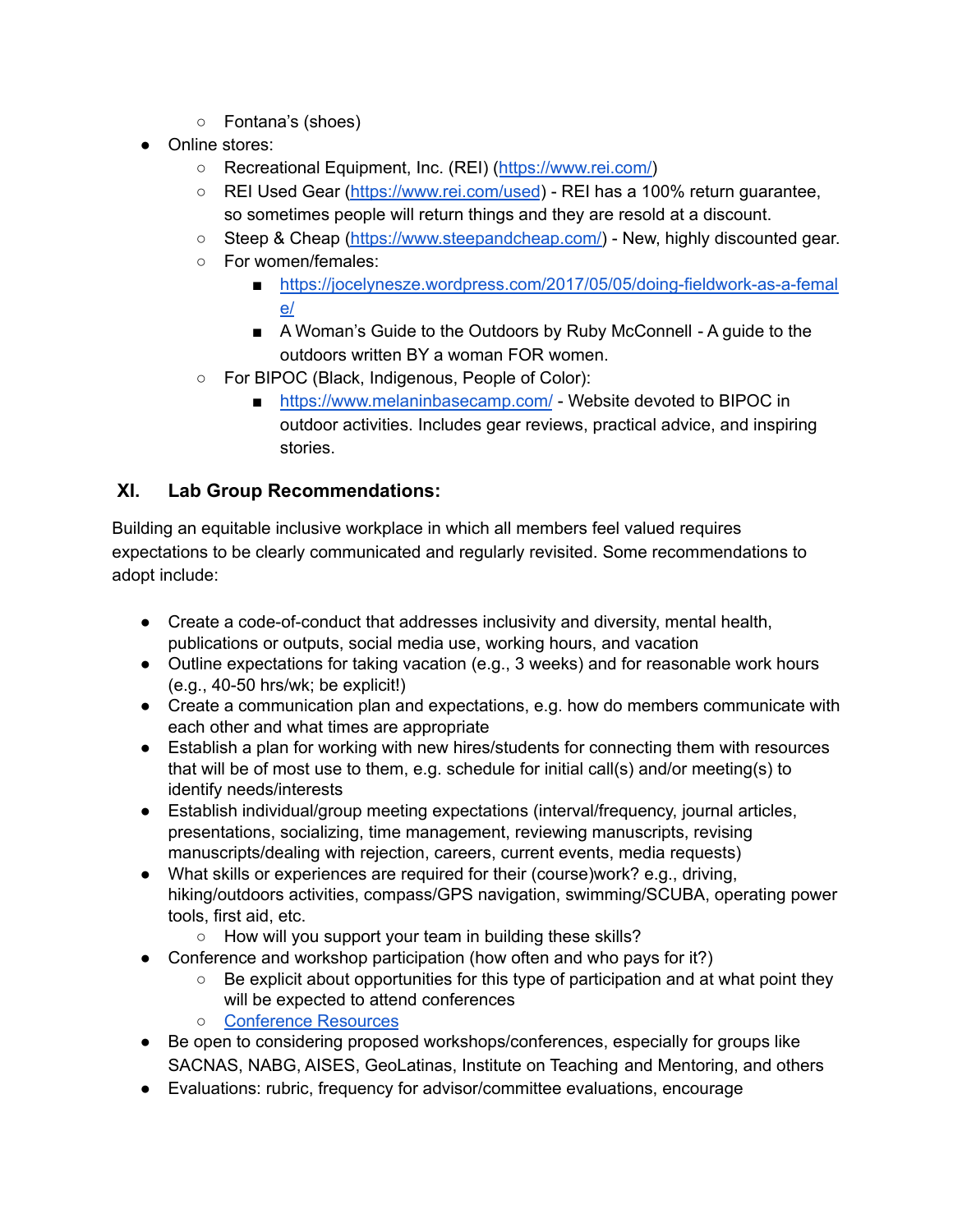self-evaluation (reflection) and review long term goals and how to achieve them

## <span id="page-9-0"></span>**XII. Reporting Information:**

- The [Advocacy](http://theadvocacycenter.org/) Center: 607 277-5000 (24/7 hotline)
- Cornell's Victim [Advocacy](https://health.cornell.edu/services/victim-advocacy) Program. Conversations with a Victim Advocate are private and do not commit you to any future action. Discussions with an Advocate do not constitute making a report or filing a formal complaint. An Advocate will not contact academic or university staff, parents, or others without the client's consent. To assure privacy, the office does not keep formal records for Cornell Health or the University.
- Sexual Misconduct Reporting
	- Contact [nosexualmisconduct@cornell.edu](mailto:nosexualmisconduct@cornell.edu) if you need to report gender-based harassment, sexual harassment, sexual assault, domestic and dating violence, stalking, sexual exploitation, or other forms of sexual misconduct.
	- [SHARE:](http://www.share.cornell.edu/) Sexual Harassment and Assault Response and Education
	- [Resources,](http://www.share.cornell.edu/during-covid-19/resources/) Maintaining [relationships,](http://www.share.cornell.edu/during-covid-19/maintaining-relationships/) Safety [concerns,](http://www.share.cornell.edu/during-covid-19/safety-concerns/) [Helping](http://www.share.cornell.edu/during-covid-19/helping-a-friend/) a friend, Staying [connected](http://www.share.cornell.edu/during-covid-19/stay-connected/).
	- To contact a Title IX [coordinator](https://titleix.cornell.edu/about-us/), email **titleix@cornell.edu** for a response during business hours.
- **Reporting Hazing** 
	- Cornell Hazing [Website](https://hazing.cornell.edu/)
	- Online [Report](https://hazing.cornell.edu/reporting) Form
	- To overcome secrecy and to help prospective members know about a group's history of hazing, the university has created the list of [violations](https://hazing.cornell.edu/violations) by campus organizations and teams.
- University Ombudsman Office
	- The Office of the University [Ombudsman](https://www.ombudsman.cornell.edu/) offers a safe place where community members may discuss problems or issues within the University.
- Ethical Conduct and Compliance
	- Ethical Conduct and [Compliance](https://secure.ethicspoint.com/domain/media/en/gui/6357/index.html) Hotline
	- Report activities or conduct that you believe violate a state or federal law or University policy directly or anonymously. This includes violations of Cornell's Standards of Ethical Conduct Policy, life safety concerns, non-compliance with grants and contract requirements, financial irregularities or misreporting, violations of applicable state or federal laws and regulations, conflicts of interest, and other related concerns.
	- [Standards](https://secure.ethicspoint.com/domain/media/en/gui/6357/code.pdf) of Ethical Conduct PDF
	- Letter from the [Executive](https://secure.ethicspoint.com/domain/media/en/gui/6357/letter.pdf) Vice President

### <span id="page-9-1"></span>**XIII. The Cornell University Campus Code of Conduct**

- This policy includes all members (staff, students, and faculty) of the Cornell University community.
- The purpose of the Campus Code of Conduct is to protect and promote the University's educational goals as per Title I, Article I: Fundamental Principles.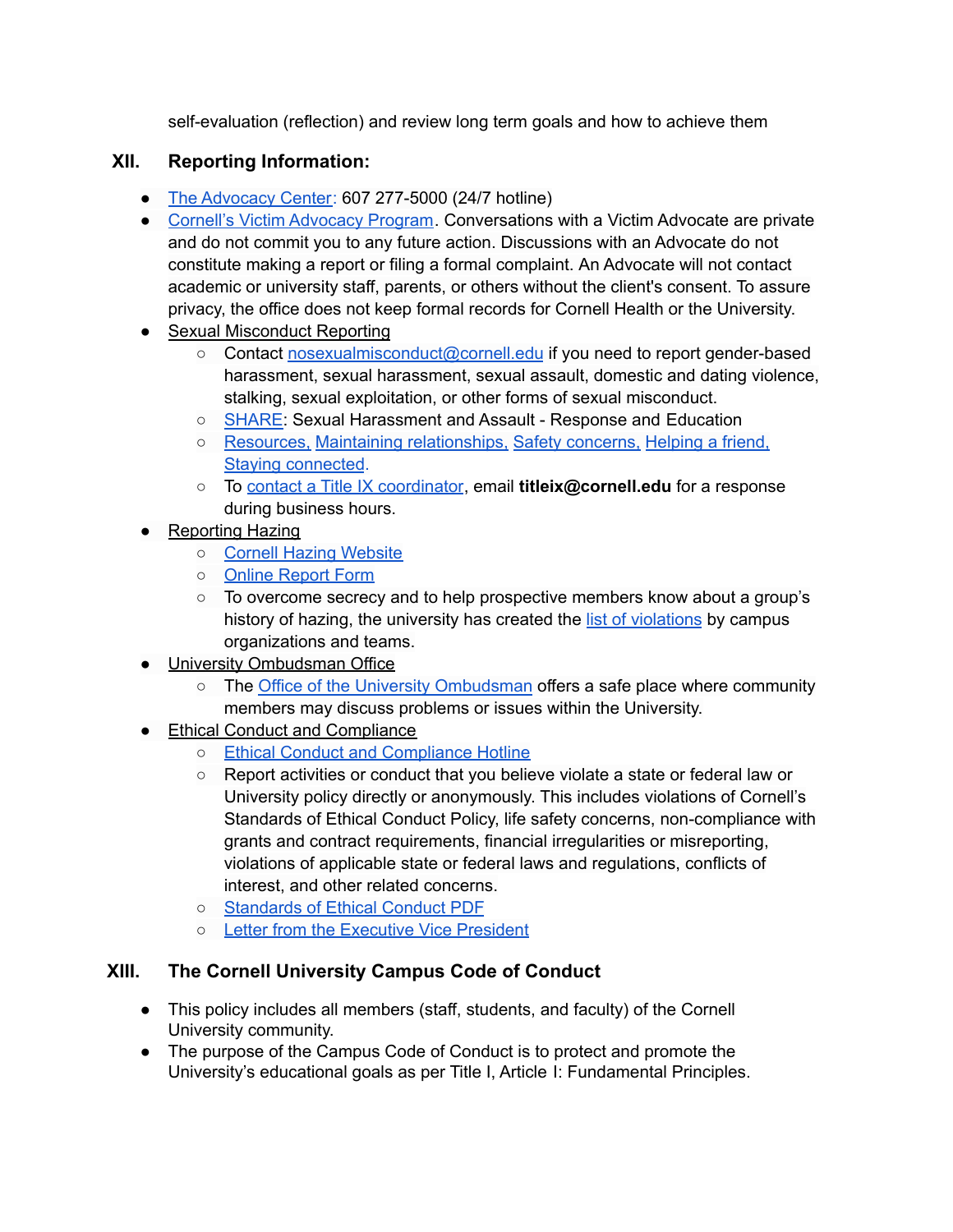- **Link:** [Campus](https://www.dfa.cornell.edu/sites/default/files/policy/CCC.pdf) Code of Conduct
- **Reporting Form:** [Reporting](https://cm.maxient.com/reportingform.php?CornellUniv&layout_id=42) form for Campus Code of Conduct
- **Contact:** The Office of the Judicial Administrator ([judadmin@cornell.edu](mailto:judadmin@cornell.edu)) \*\*\*Note that the Office of the Judicial Administrator is being taken over by the Office of Student and Campus Life
- **Police Involvement:** Instances that involve police or other public officials is noted in Title I, Article II: Supporting Policies. The University will not involve police unless the report incident alleges conduct that is criminal in nature or is otherwise illegal or in violation of University policy, which requires Cornell to report it to the Cornell police and/or the appropriate University official for review and action.
- **● Process:** The Judicial Administrator will start an investigation upon receiving a complaint or information regarding a violation of the Campus Code of Conduct. The process is determined on a case by case basis, but may involve a hearing by the [University](https://cpb-us-e1.wpmucdn.com/blogs.cornell.edu/dist/d/2780/files/2013/01/UHB-Procedures-xpjal0.pdf) Hearing Board and [University](https://cpb-us-e1.wpmucdn.com/blogs.cornell.edu/dist/d/2780/files/2013/01/URB-Procedures-1573ryx.pdf) Review Board. A detailed process, timeline, description of the complainant and victim roles, consequences, and jurisdiction over students, faculty, and staff can be found under Title II of the Campus Code of Conduct. A list of violations and procedures can be found under Title III of the Campus Code of Conduct.
- **● Reports:** [Annual](https://judicialadministrator.cornell.edu/files/2020/11/Annual-Report-AY-2020-1.pdf) Report AY 2020 (July 1, 2019 June 30, 2020)- Office of Judicial Administrator Report

#### <span id="page-10-0"></span>**XIV. University Policy 6.4, Prohibited Bias, Discrimination, Harassment, and Sexual and Related Misconduct**

- This policy includes all members (staff, students, and faculty) of the Cornell University Community at Ithaca-based locations, the Cornell Tech Campus, and Weill Cornell Medicine campuses.
- **Policy Statement:** Cornell University is committed to providing a safe, inclusive, and respectful learning, living, and working environment for its students, faculty, and staff and does not discriminate on the basis of protected status, including sex, in the education programs and activities it operates. Admission and employment are included in the requirement not to discriminate in the education program or activity that Cornell University operates. To this end, through this policy, the university provides means to address bias, discrimination, harassment, and sexual and related misconduct
- **Link:** University Policy 6.4, Prohibited Bias, [Discrimination,](https://www.dfa.cornell.edu/sites/default/files/vol6_4.pdf) Harassment, and Sexual and Related [Misconduct](https://www.dfa.cornell.edu/sites/default/files/vol6_4.pdf)
- **● Reporting Form:** [Reporting](https://cm.maxient.com/reportingform.php?CornellUniv&layout_id=6) Form, Reports can be made anonymously, however in certain circumstances in order to follow up with an investigation, a name and formal complaint may be required
- **● Reporting Disclaimer:** Please note that this report may become part of Cornell's administrative record keeping and therefore may be available to the students to which it pertains under the Family Educational Rights and Privacy Act (FERPA). FERPA is a federal law that protects the privacy of student education records. Cornell University Policy 4.5: Access to Student Information and the related Student Record Privacy Statement explain how FERPA is implemented at Cornell. Note also that reports of Clery Act crimes will be used by the University to fulfill certain of its Clery Act responsibilities, including annually disclosing de-identified Clery Act crime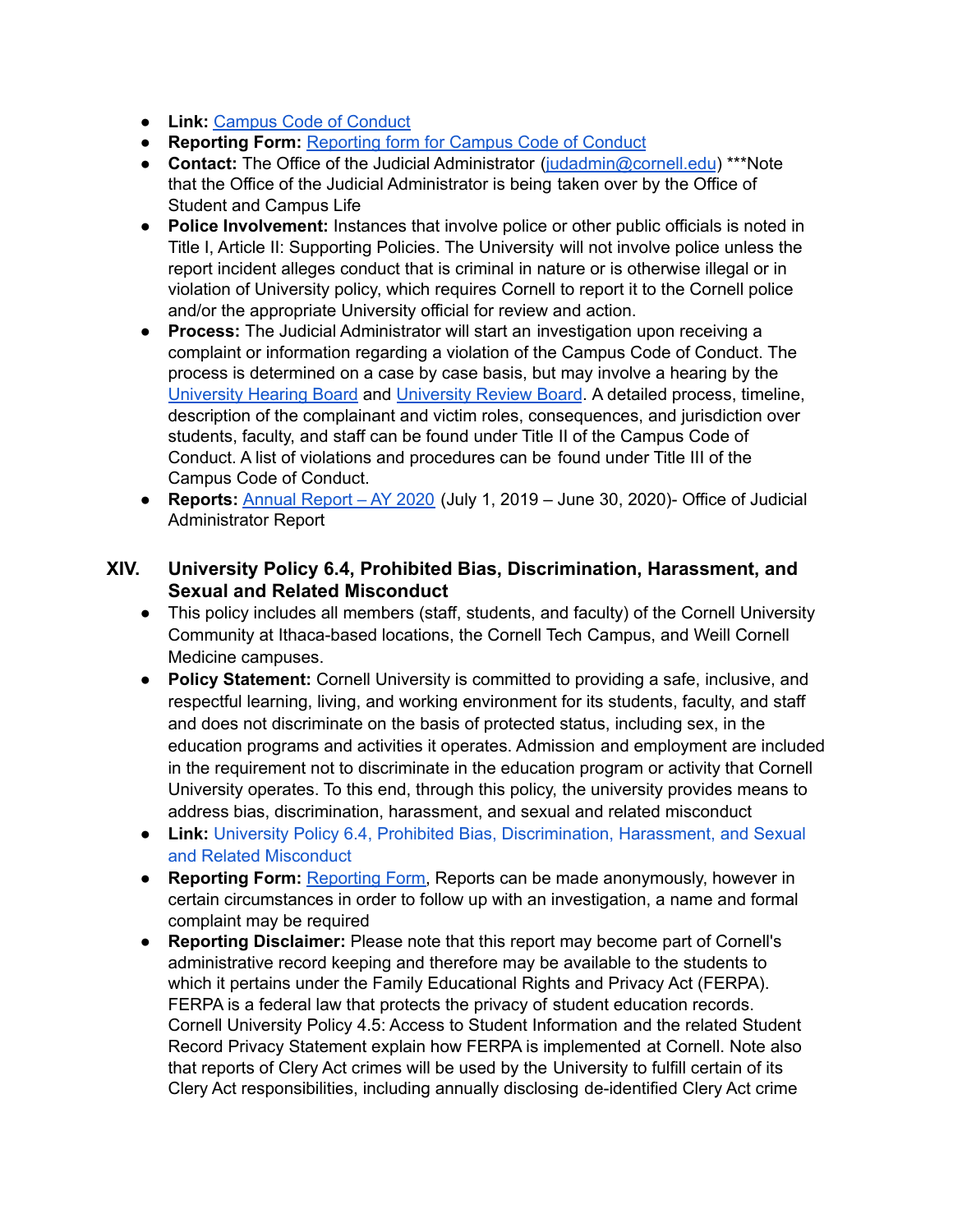statistics in its annual security report, Campus Watch.

- **● Contact:** The Office of [Institutional](https://titleix.cornell.edu/) Equity and Title IX oversees all instances regarding University Policy 6.4
- **Who are Designated Reporters:** With the exception of University Policy 6.4 Designated Reporters are supervisors and managers with a duty to respond per this policy, other faculty and staff are no longer subject to a reporting obligation under this policy. However, they may have reporting obligations under other policies or state or federal law.
	- Although they are not subject to a reporting obligation under this policy, all faculty, staff, and students are encouraged to report incidents to the university and to consult the Title IX coordinator regarding conduct prohibited by this policy.
- **Who has access to the report:** The Title IX Coordinator and a small group of professionals with a "need to know" who are trained to respond with sensitivity and in accordance with university policy. The report is considered private and maintained in accordance with university record keeping requirements.
- **What happens after a report is made:** When the Title IX Coordinator receives a report of prohibited sexual or related misconduct, they will contact the complainant, if known, or another individual reporting the prohibited conduct to offer Supportive Measures. The individual will also be advised of the option to pursue a formal complaint, if such an option is available, and any other available reporting options and resources.
- **Police Involvement:** Individuals are encouraged to report to law enforcement any actions that may constitute a crime. If an individual is the victim of sexual or related misconduct under policy 6.4 they may choose to report to law enforcement and/or the university. Police are not involved unless the report incident alleges conduct that is criminal in nature or is otherwise illegal or in violation of University policy, which requires Cornell to report it to the Cornell police and/or the appropriate University official for review and action.
- **● Process:** There are a number or resources available including confidential services to discuss and report any misconduct under University Policy 6.4, which are listed under 'Resources' within this policy. Specific procedures are listed under 'Procedures' within this policy document and specific procedural documents for associated misconduct are listed below:
- [Procedures](https://cpb-us-e1.wpmucdn.com/blogs.cornell.edu/dist/6/7016/files/2020/08/Procedures-for-Resolution-of-Reports-Against-Students-Under-Cornell-University-Policy-6.4-8.14.2020.pdf) for Resolution of Reports Against Students Under Cornell University Policy 6.4 for the Following Acts of [Prohibited](https://cpb-us-e1.wpmucdn.com/blogs.cornell.edu/dist/6/7016/files/2020/08/Procedures-for-Resolution-of-Reports-Against-Students-Under-Cornell-University-Policy-6.4-8.14.2020.pdf) Conduct:
	- Aiding Prohibited Conduct;
	- Attempting to Commit Prohibited Conduct;
	- Dating and Domestic Violence;
	- Retaliation;
	- Sexual Assault;
	- Sexual Exploitation:
	- Sexual Harassment and Sex/Gender-Based Harassment;
	- Stalking; and
	- Violating a Supportive Measure and/or Temporary Suspension
- [Procedures](https://cpb-us-e1.wpmucdn.com/blogs.cornell.edu/dist/6/7016/files/2019/05/Procedures-for-Resolution-of-Reports-of-Prohibited-Discrimination-Against-Staff-Under-Cornell-University-Policy-6.4-6.1.2019-2.pdf) for Resolution of Reports Against Staff under Cornell University Policy 6.4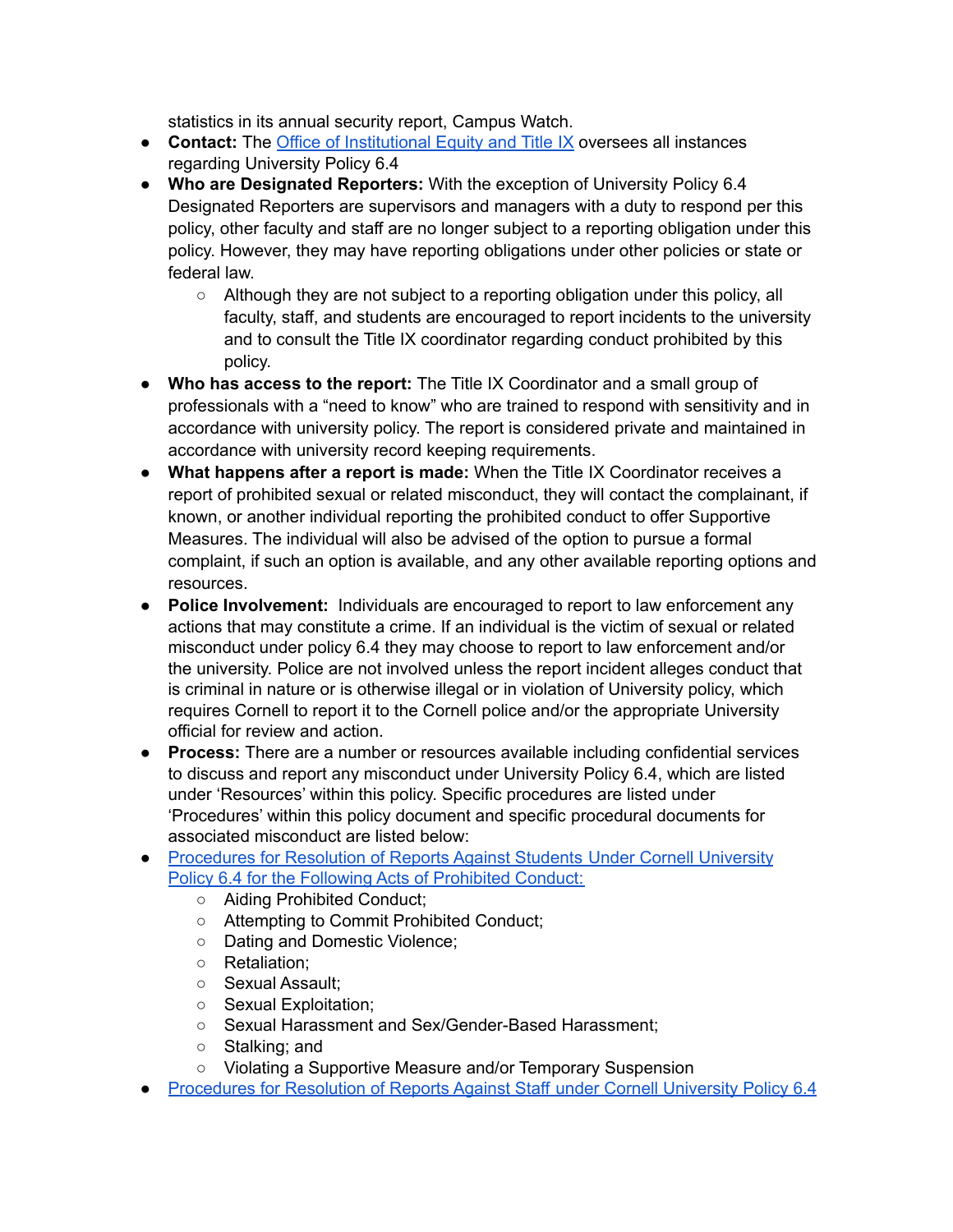for the Following Acts of [Prohibited](https://cpb-us-e1.wpmucdn.com/blogs.cornell.edu/dist/6/7016/files/2019/05/Procedures-for-Resolution-of-Reports-of-Prohibited-Discrimination-Against-Staff-Under-Cornell-University-Policy-6.4-6.1.2019-2.pdf) Conduct:

- Prohibited Discrimination;
- and Retaliation
- [Procedures](https://cpb-us-e1.wpmucdn.com/blogs.cornell.edu/dist/6/7016/files/2020/08/Procedures-for-Resolution-of-Reports-Against-Employees-Under-Cornell-University-Policy-6.4-Title-IX-Prohibited-Conduct-8.14.2020.pdf) for Resolution of Reports Against Employees Under Cornell University Policy 6.4 for the Following Acts of Title IX [Prohibited](https://cpb-us-e1.wpmucdn.com/blogs.cornell.edu/dist/6/7016/files/2020/08/Procedures-for-Resolution-of-Reports-Against-Employees-Under-Cornell-University-Policy-6.4-Title-IX-Prohibited-Conduct-8.14.2020.pdf) Conduct:
	- Attempting to Commit Prohibited Conduct;
	- Dating and Domestic Violence;
	- Retaliation;
	- Sexual and Sex/Gender-Based Harassment;
	- Sexual Assault;
	- Stalking
- [Procedures](https://cpb-us-e1.wpmucdn.com/blogs.cornell.edu/dist/6/7016/files/2020/08/Procedures-for-Resolution-of-Reports-Against-Employees-Under-Cornell-University-Policy-6.4-Non-Title-IX-Prohibited-Conduct-8.14.2020.pdf) for Resolution of Reports Against Employees Under Cornell University Policy 6.4 for the Following Acts of Non-Title IX [Prohibited](https://cpb-us-e1.wpmucdn.com/blogs.cornell.edu/dist/6/7016/files/2020/08/Procedures-for-Resolution-of-Reports-Against-Employees-Under-Cornell-University-Policy-6.4-Non-Title-IX-Prohibited-Conduct-8.14.2020.pdf) Conduct:
	- Aiding Prohibited Conduct
	- Prohibited Discrimination
	- Protected Status Harassment, including Sexual Harassment and Sex/Gender-Based
	- Harassment (Non-Title IX)1
	- Sexual Misconduct (which includes Non-Title IX Dating and Domestic Violence, Sexual
	- Assault, Stalking, and Sexual Exploitation)
	- Retaliation
	- Violating a Supportive Measure and/or Temporary Suspension
- **● Interim Measures:** Potential Interim [Measures](http://titleix.cornell.edu/resources/interim_measures/) for Title IX:
	- **○** assistance obtaining access to counseling, advocacy, or medical services;
	- **○** assistance obtaining access to academic support and requesting academic accommodations;
	- **○** changes in class schedules;
	- **○** assistance requesting changes in work schedules, job assignments, or other work accommodations;
	- **○** changes in campus housing;
	- **○** safety escorts;
	- **○** "No-contact" orders (curtailing or prohibiting contact or communications between or among individuals); and
	- **○** Temporary Suspensions.

### <span id="page-12-0"></span>**XV. Department of Inclusion and Workforce Diversity**

- The Department of Inclusion and Workforce Diversity provides institutional leadership by promoting a learning, living, and working environment in which we encourage full participation of all members of the Cornell community. Using data collection and workforce analysis, we design and deliver innovative strategies to achieve inclusive excellence in our systems, structures, and culture.
- **● Bias Reporting:** The [Department](https://diversity.cornell.edu/department-inclusion-and-workforce-diversity) of Inclusion and Workforce Diversity is responsible for collecting and tracking all reported bias activity that occurs at Cornell University that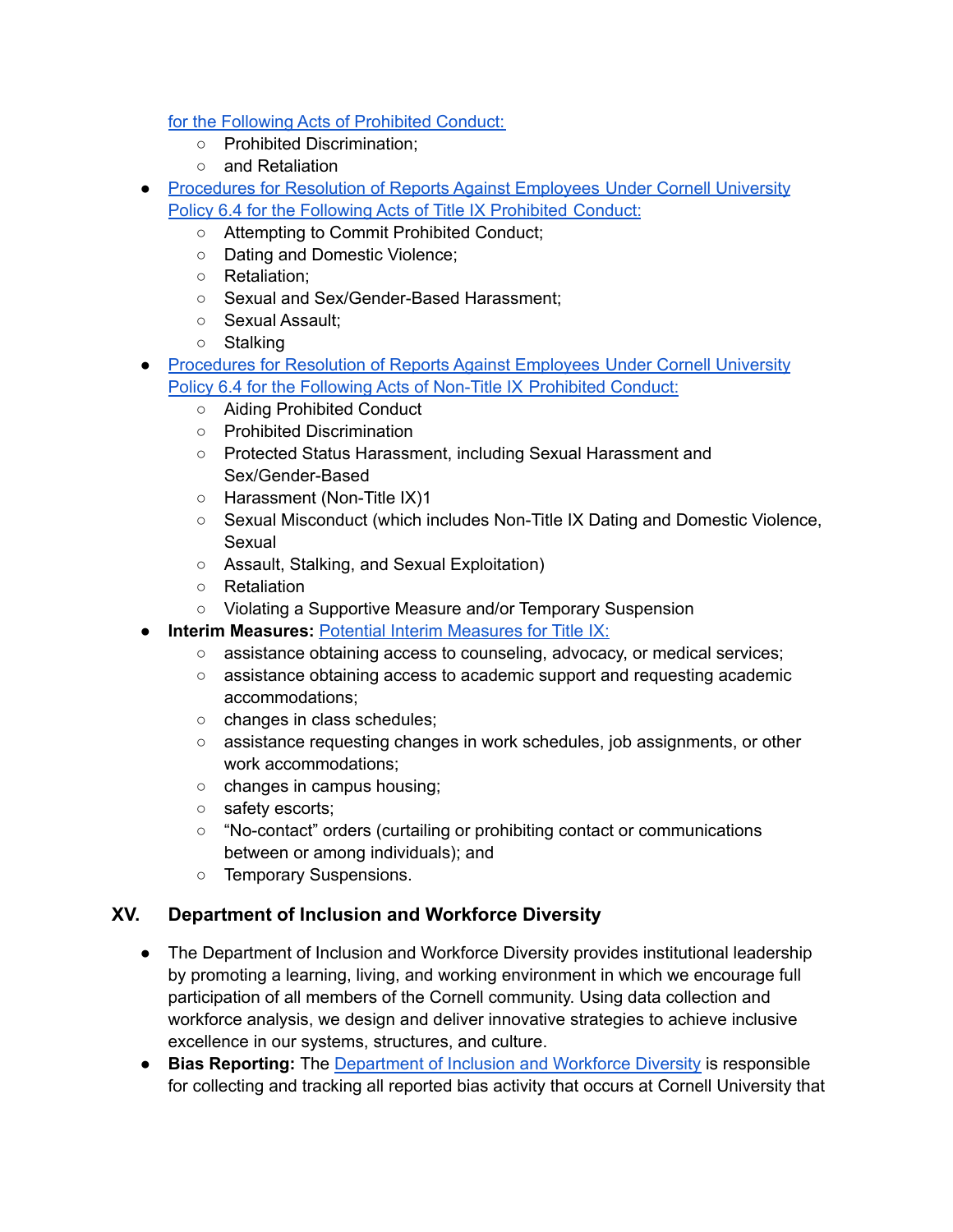could potentially impact our commitment to diversity and inclusion, including all reports made by faculty, staff, students, and visitors to the Ithaca, Weill Cornell Medicine, and Cornell Tech campuses.

- **○** Decision tree for [Students](https://diversity.cornell.edu/our-commitments/bias-reporting-cornell/students)
- **○** Decision tree for [Faculty/Staff](https://diversity.cornell.edu/our-commitments/bias-reporting-cornell/facultystaff)
- **● Reports:** [Annual](https://diversity.cornell.edu/sites/default/files/uploaded-files/FY20%20Bias%20Report%20final%2008.12.20.pdf) Report 2020 Bias reporting
- **Diversity and Inclusion Resources**
	- Inclusive [Excellence](https://diversity.cornell.edu/our-commitments/inclusive-excellence-network/inclusive-excellence-academy) Academy: Courses designed to develop an inclusive educational environment and workplace. Programs incorporate interactive theater and experienced speakers that engage audiences, open eyes, and change minds.
		- *Related: Talking about [Diversity](http://ezramagazine.cornell.edu/SPRING14/cover.html), Ezra Magazine, Spring 2014*
		- Diversity Council [Resources](https://diversity.cornell.edu/about-us/diversity-council-resources): Information about Cornell's diversity recruitment and retention programs and resources, including training and networking opportunities to support communities of color, disabilities, LGBT, military veterans, women, and religions.
		- Bias & [Reporting:](https://hr.cornell.edu/our-culture-diversity/diversity-inclusion/harassment-discrimination-and-bias-reporting) Information and resources regarding Cornell policy and procedures regarding discrimination, harassment, and bias.
		- [Eq](https://hr.cornell.edu/our-culture-diversity/diversity-inclusion/eoaa)ual [Opportunity](https://hr.cornell.edu/our-culture-diversity/diversity-inclusion/equal-opportunity-and-affirmative-action) & Affirmative Action: Learn about Cornell's Affirmative Action Plan, including contacts for university Affirmative Action representatives.
		- 2018 Diversity and [Inclusion](http://diversity.cornell.edu/sites/default/files/uploaded-files/Diversity%20Inclusion%20Strategic%20Plan.pdf) Strategic Plan: Learn about the goals established to create change around diversity and inclusion at Cornell University.

### <span id="page-13-0"></span>**XVI. University Policy Office**

- Process for policy change and [development](https://www.dfa.cornell.edu/policy/development)
- Through personal communication with the University Ombudsman, the "easiest route" to affect policy change is to determine which administrator the policy change would fall under, and to find stakeholders to get administrator involvement (e.g., graduate assemblies)

### <span id="page-13-1"></span>**XVII. Additional Needed Resources:**

- Businesses or other needs, e.g. gyms, barber shops/hair services, etc.
- Fund membership fees for organizations like SACNAS, NABG, AISES, GeoLatinas, and others
- Outline opportunities, expectations, benefits, and/or compensation for mentoring new hires and/or students who wish to engaged in belonging, accessibility, justice, equity, diversity, and inclusion (Be A JEDI) efforts
- Explicitly acknowledge, discuss, and suggest policies to limit the "time tax" put on people of color for participation in Be A JEDI activities and support a clear path for opting out
- Information on honoraria and establishing/charging speaker fees
- Tax information.
	- For graduate students (process varies depending on funding source & if an